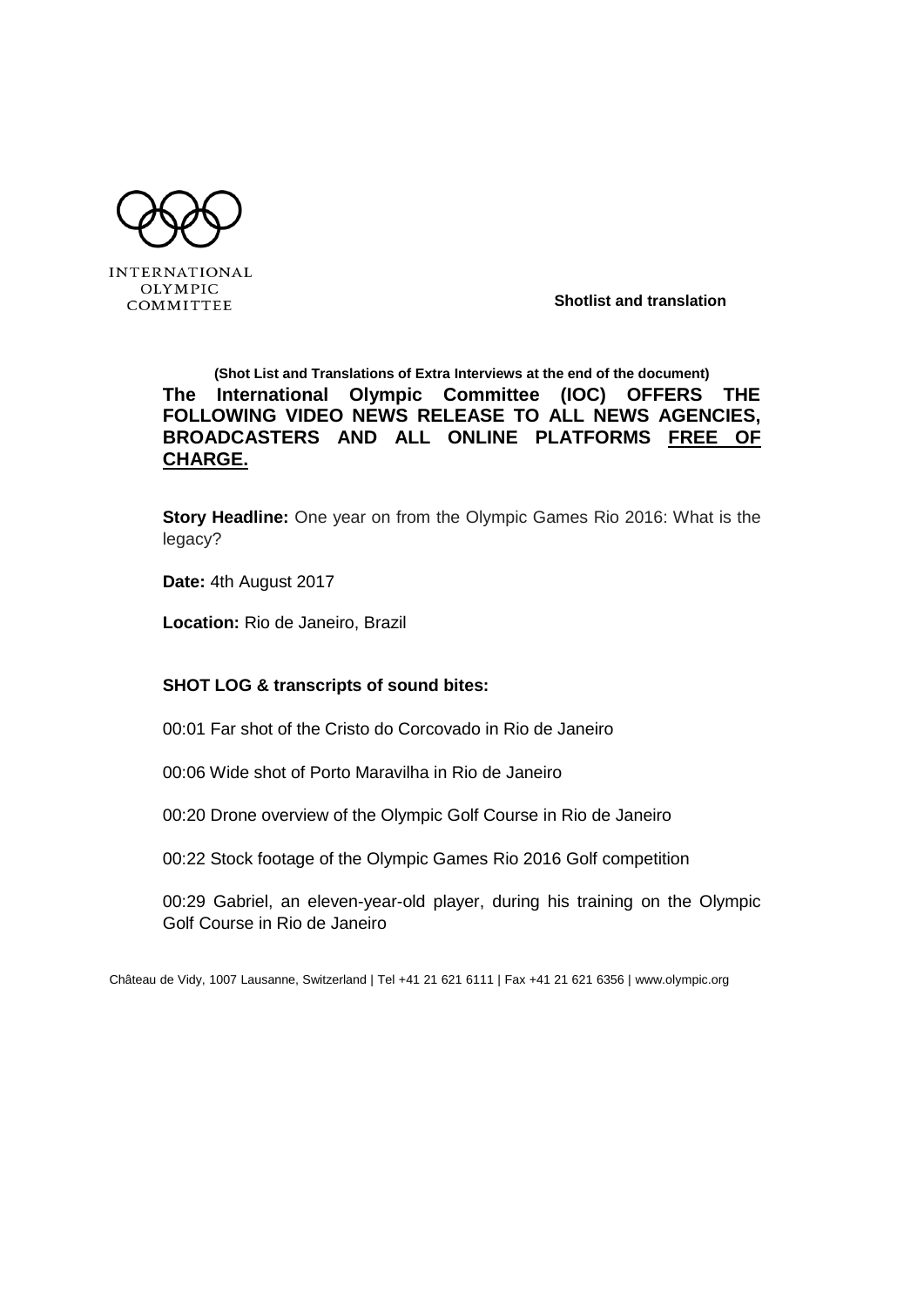

## **00:36 SOUNDBITE: Carlos Favoreto, Golf Course Director (Portuguese Language)**

"The great legacy is that any citizen, rich or poor, can come here and get in contact with the sport. This is the true legacy of the Olympic Golf Course, the access to everyone"

00:50 Another younger Golf player also undergoing training in the former Olympic venue

00:54 Close shot of some of the young players picking up the Golf balls after training

## **00:58 SOUNDBITE: Agberto Guimaraes, Executive Director of Sports, Brazil Olympic Committee (English Language)**

"You know, give us a little bit of time. I think that the venues will be used one by one, for the sports that they have been planned. With the help of the NOC,

Page 2/11

INTERNATIONAL OLYMPIC COMMITTEE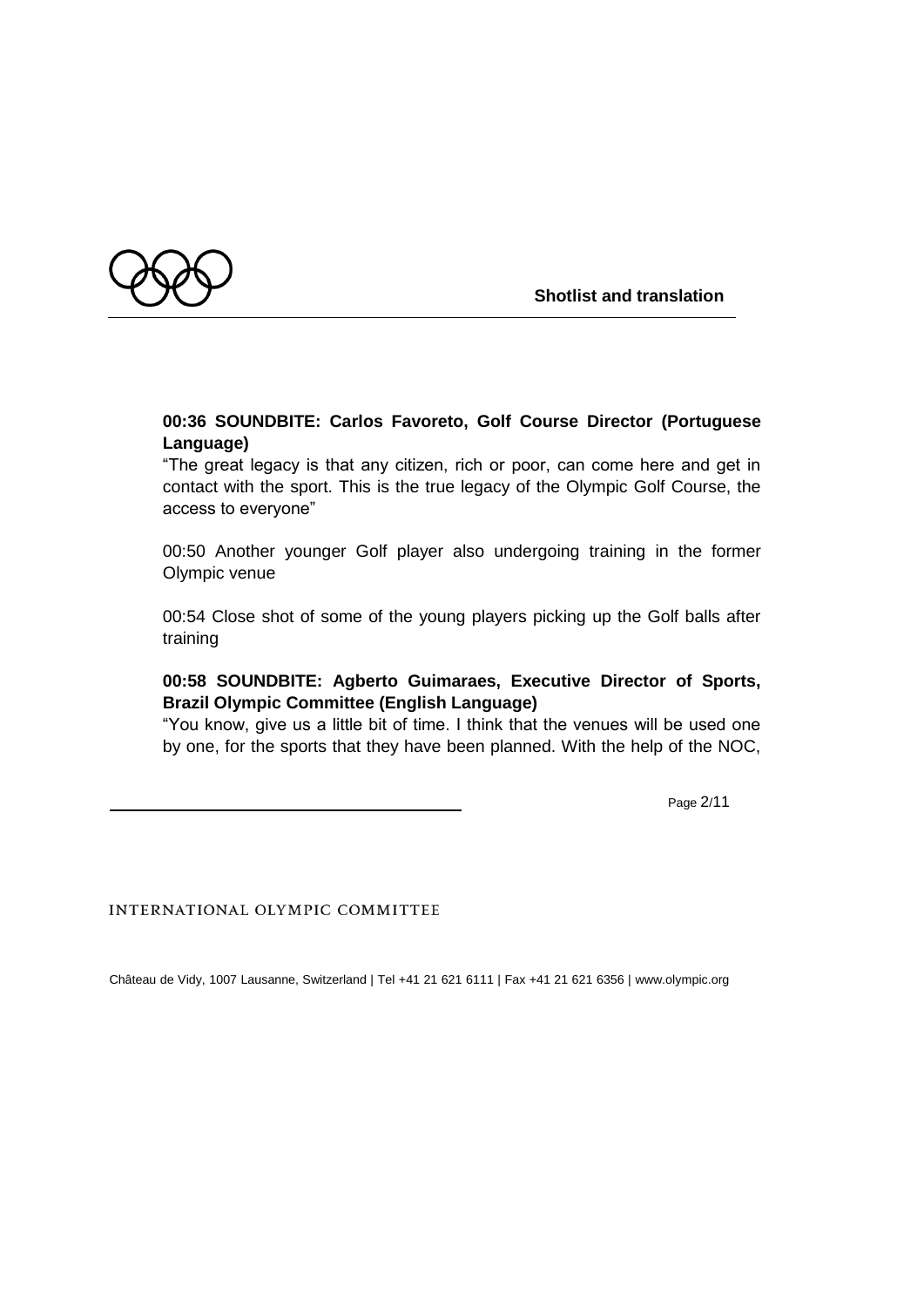

of the Ministry of Sports, of the city and of the National Federations. We know what we can do, we know how to use them and we want to use them and they will be used"

01:19 Wide shot of the exterior of the "Time Brasil" Training Centre in Rio de Janeiro

01:22 Shot of different athletes stretching out during training in the "Time Brasil" Centre in Rio de Janeiro

01:27 Shot of athlete undergoing training in the high-performance Training **Centre** 

01:32 Detail shot of athlete's hands when training on a Pommel horse

Page 3/11

INTERNATIONAL OLYMPIC COMMITTEE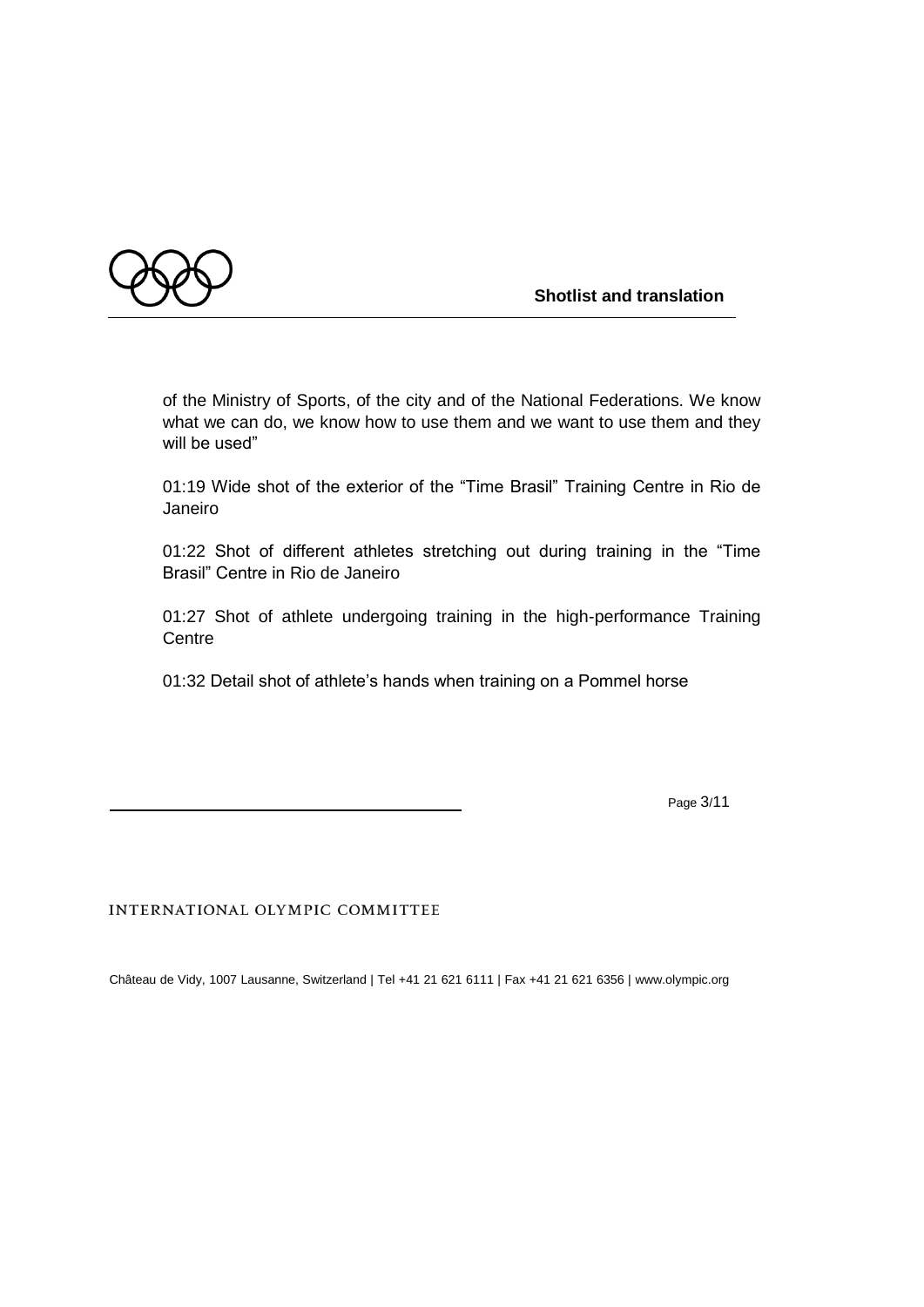



## **01:36 SOUNDBITE: Diego Matias Hypólito, Brazilian Gymnastics Silver Medalist (Portuguese Language)**

"After the Olympic Games, I think it is very much on a par with other facilities around the world. It has all the infrastructure that you need around the arena. This is having a really positive impact on our results. It's very similar to how it was during the Olympic Games. I was very glad when it reopened because it gives children an opportunity to dream, and gives athletes a chance to dream and to reach their goals thanks to being able to use better facilities"

02:05 Various shots of the public tramway in Rio de Janeiro and its users

## **02:14 SOUNDBITE: Bruno, Resident of Rio de Janeiro (Portuguese Language)**

"Man, it was great for the city. It raised our profile, it made Rio better known around the world. It improved some things for us, like the transport in the city. In general, it was good. It was good."

Page 4/11

INTERNATIONAL OLYMPIC COMMITTEE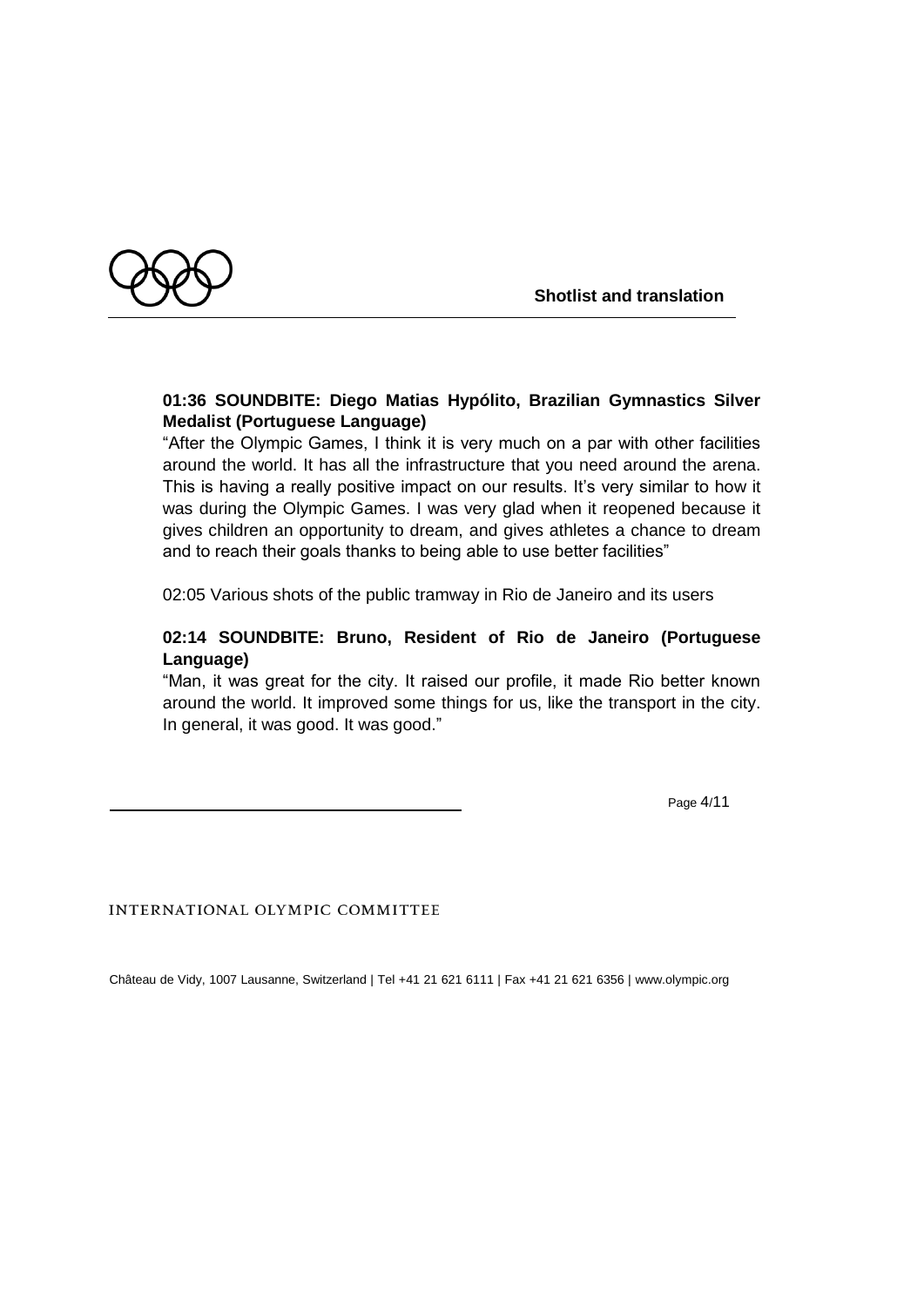

02:27 Wide shot of a public bus in Rio de Janeiro

02:31 Footage of a small flea market in Rio de Janeiro

## **02:36 SOUNDBITE: Deusdete, Resident of Rio de Janeiro (Portuguese Language)**

"Now it's really beautiful, really beautiful. Before, it wasn't, it was ugly, horrible. It was a sort of sinister place, really ugly."

02:48 Footage of swimmers undergoing training in the "Time Brasil" Centre, on the Maria Lenk Olympic venue

02:54 Detail of swimmer during his warm up strokes on the training centre

02:59 Footage of Nicolas Siegenthaler coaching a young athlete in the Maria Lenk training centre

Page 5/11

INTERNATIONAL OLYMPIC COMMITTEE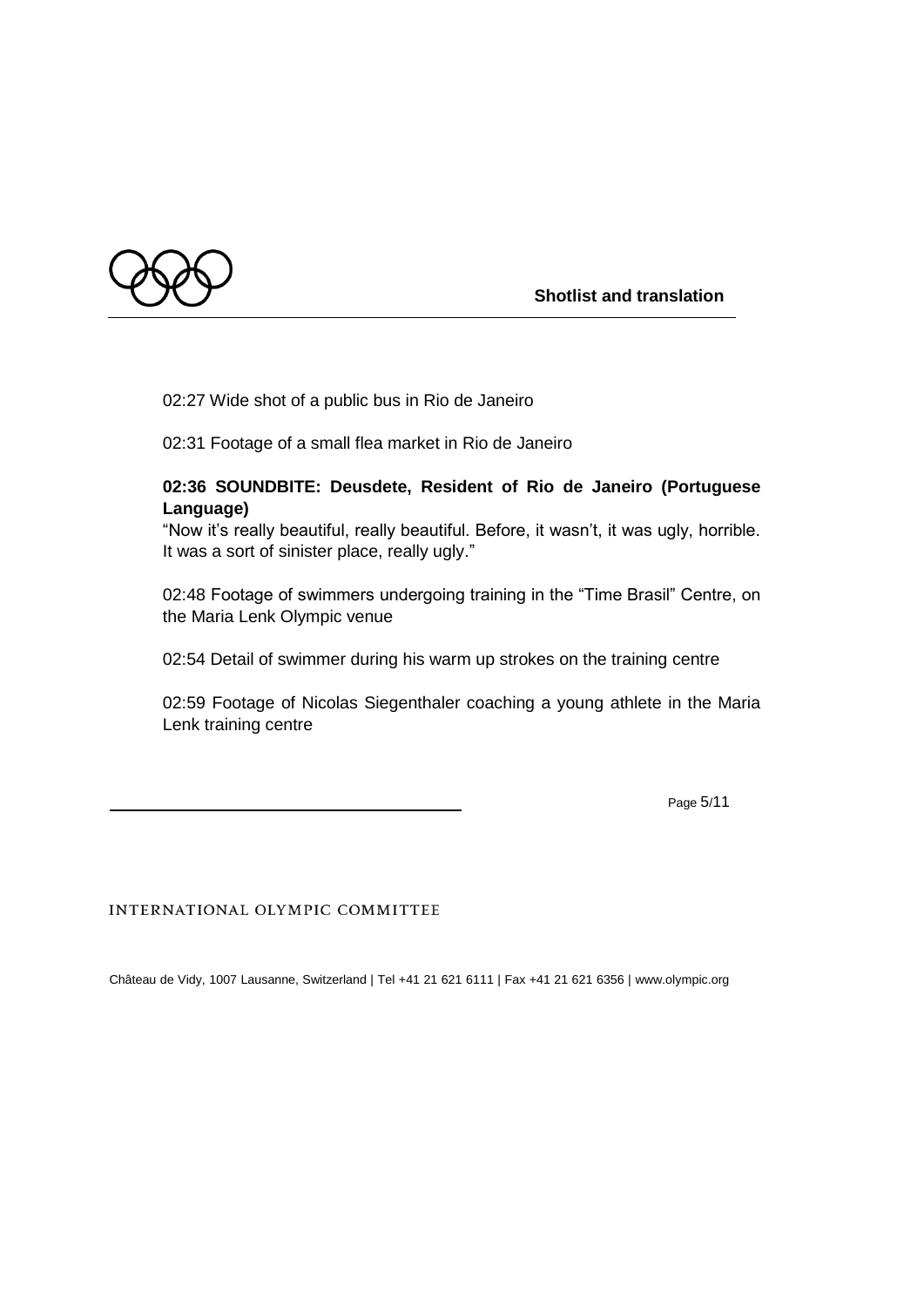

## **03:10 SOUNDBITE: Nicolas Siegenthaler, Mountain Bike champion and Coach (English Language)**

"They are so motivated and so beautiful people that I expect that they can use all this legacy to become better and to use that not only for the sport but also for the social development for Brazil."

03:26 Various shots of judo athletes training in the Maria Lenk Olympic centre

03:29 Rafaella Silva, Brazilian Judo Gold Medalist undergoing training in the gym of the high-performance training centre

## **03:36 SOUNDBITE: Rafaella Silva, Brazilian Judo Gold Medalist (Portuguese Language)**

"This facility, the Brazilian team's training centre, is very important for all the high-performance athletes. Where I trained before, there wasn't space to do weight-training, physical training, technical training. So this space, where we have the tatame and this training area, for physical training, it's helping me a

Page 6/11

INTERNATIONAL OLYMPIC COMMITTEE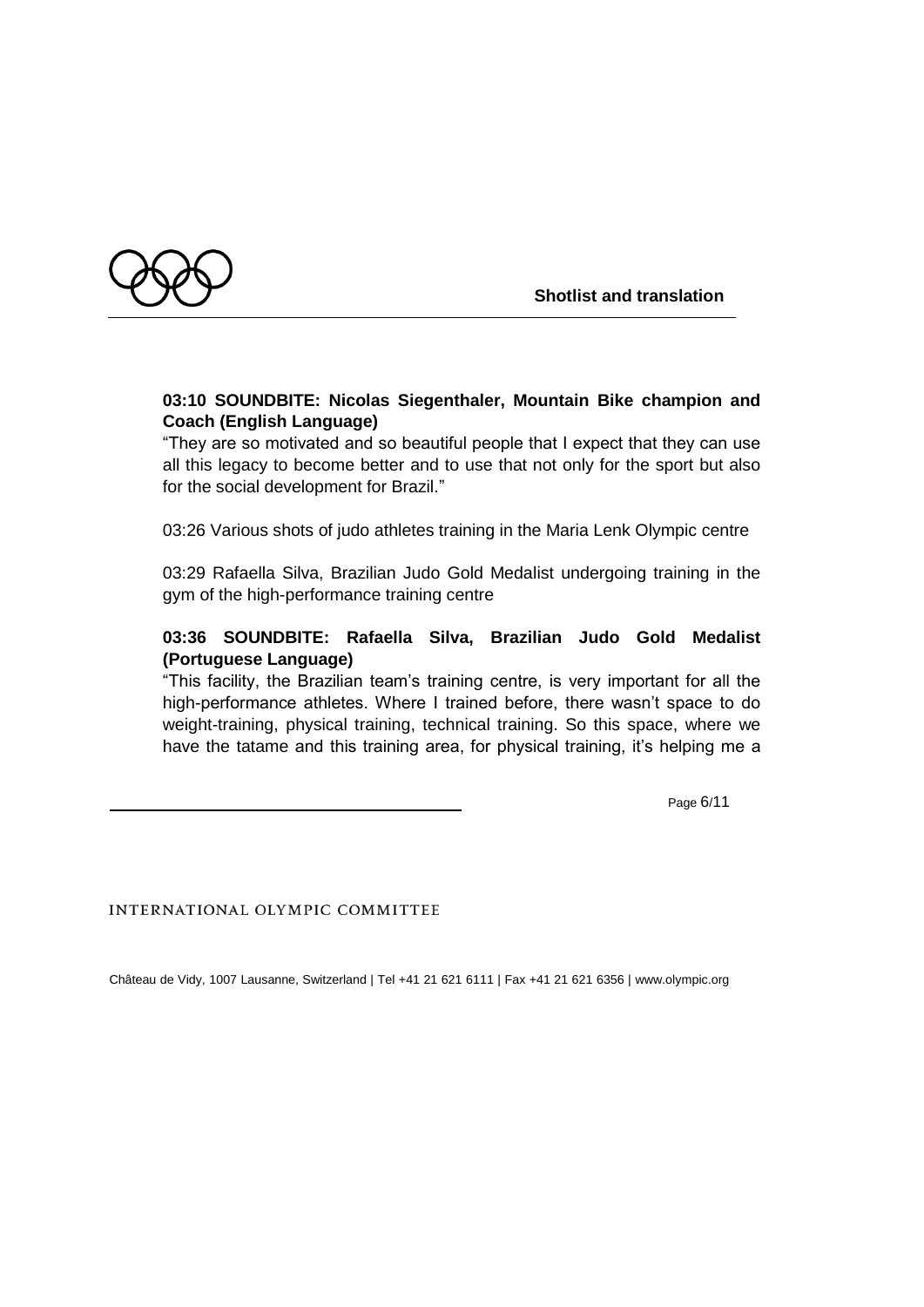

lot to stay on the circuit until 2020"

03:58 Silva undergoing weight lifting as part of her training in the Brazil team's training centre

04:04 Shots of Brazilian athlete undergoing intensive leg training in the high performance training centre in Rio de Janeiro

04:16 Wide shot of the exterior of the Guimarães Rosa School of Rio de Janeiro where the Transforma programme takes place. The programme educated more than 16000 kids on Olympic sports and values & has been relaunched with the assistance of Olympic solidarity.

04:21 Students of the Guimarães Rosa School during a session of the Transforma sport & education programme

04:26 Detail of a field hockey stick and ball during the hockey demonstration

Page 7/11

INTERNATIONAL OLYMPIC COMMITTEE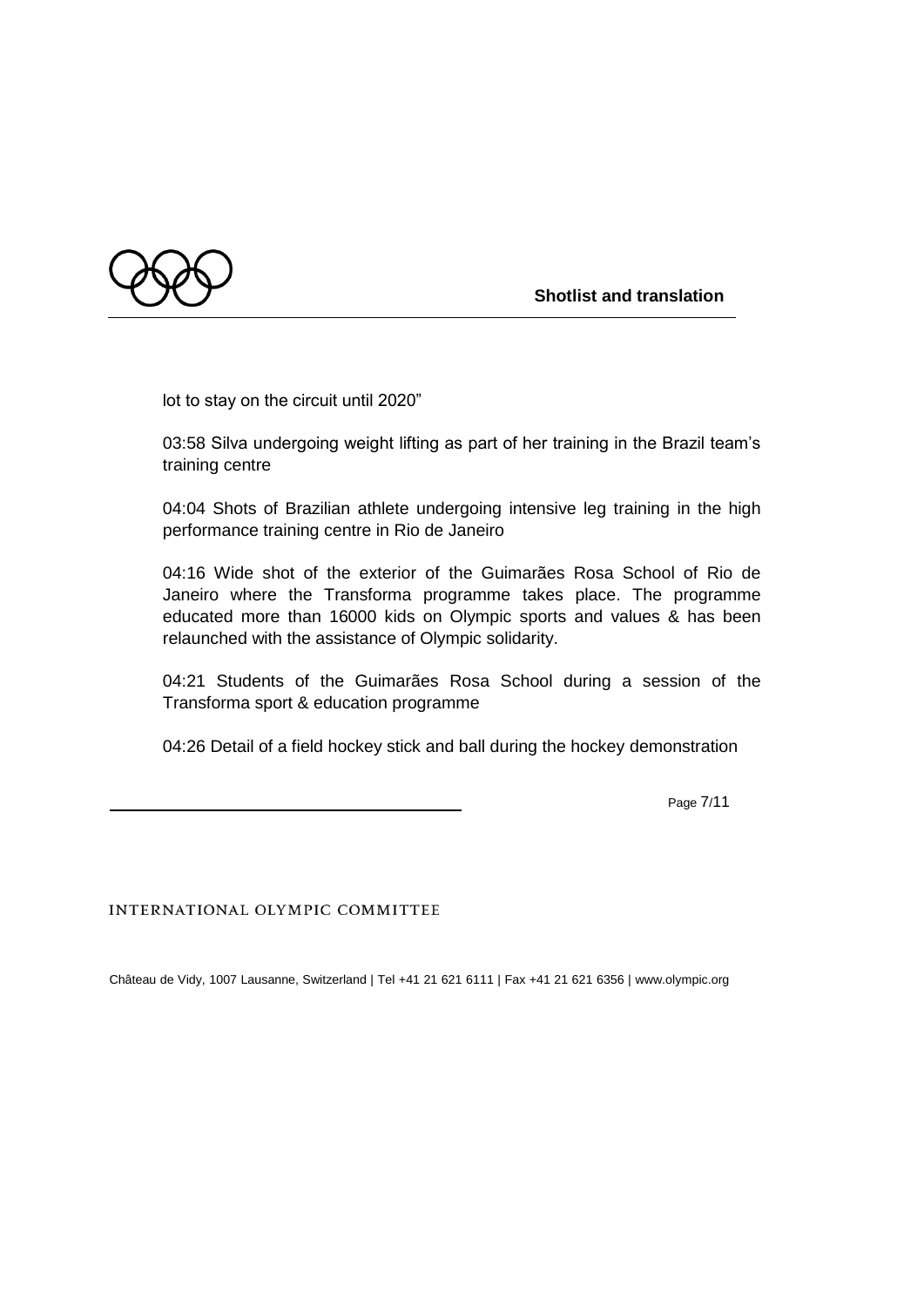

## **04:30 SOUNDBITE: Edgar Oliveira, Olympic athlete & volunteer (English Language)**

"The Games [were] a very good opportunity for them to see athletes on the real field of play and for them it was unforgettable, that moment"

04:43 Students of the Guimarães Rosa School during a rugby demonstration

## **04:48 SOUNDBITE: Christophe Dubi, Olympic Games Executive Director (English Language)**

"Despite very complicated challenges, complicated situations, they have delivered an amazing event that has done two things: transform the city and the life of the Carioca and also showed the world what they were able to do under tremendous pressure and difficult conditions"

05:06 Aerial view of the Rowing Olympic venue in Lagoa, Rio de Janeiro

Page 8/11

INTERNATIONAL OLYMPIC COMMITTEE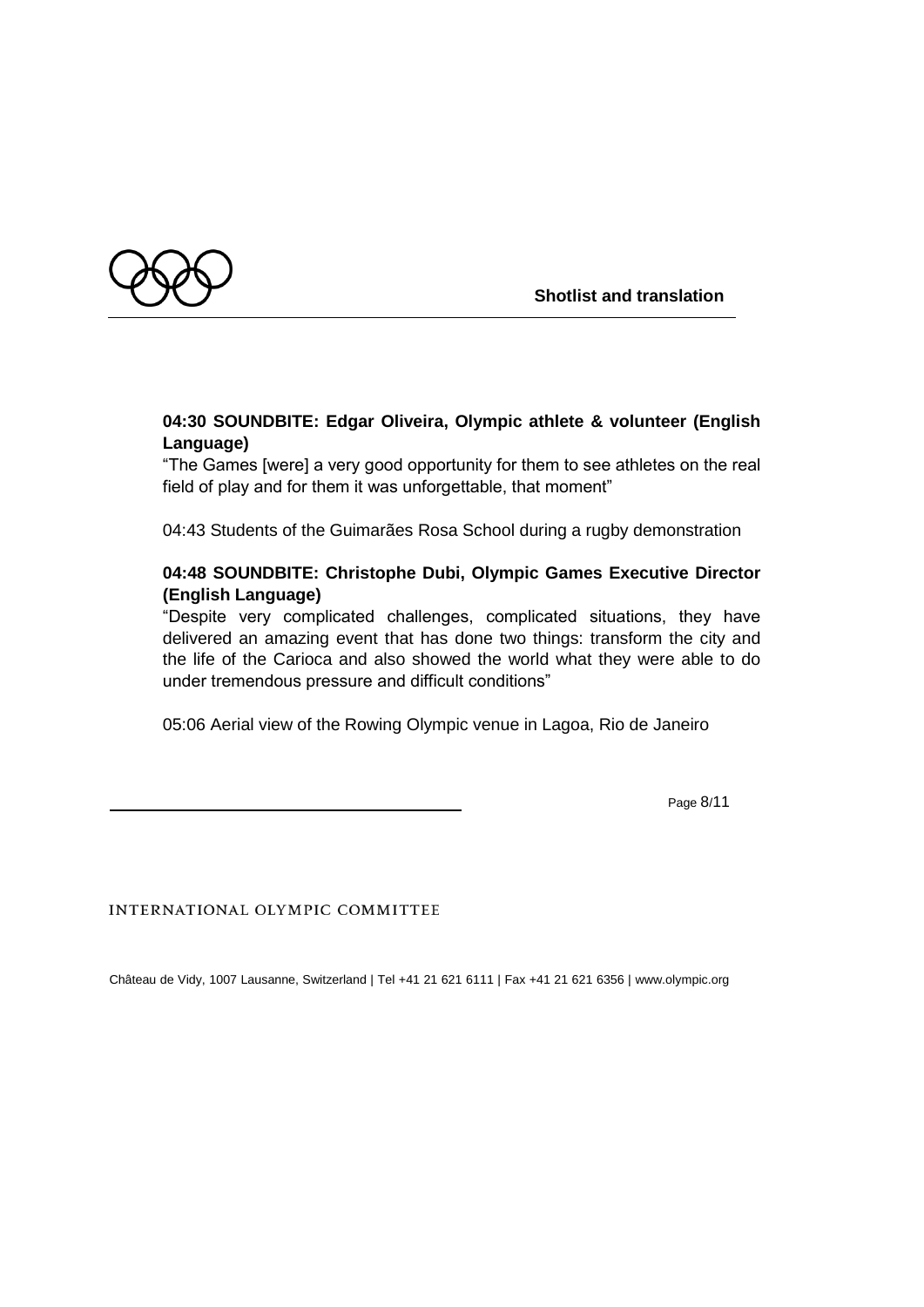

## **05:11 SOUNDBITE: Christophe Dubi, Olympic Games Executive Director (French Language)**

"Repurposing an Olympic venue or park and moving from Games use to post-Olympic use takes time. Look at the example of Sydney, of Homebush Bay. Look at the example of East London, or Sochi. It often takes years to repurpose the venues, and that's what we're going to see in Rio. In a few months, some venues will be ready for post-Olympic use, others will take longer, and that's perfectly normal. The time needed for redevelopment is something that we've seen in the past, and it is something that we will also see in Rio"

05:45 Rower taking his canoe from the storage room and walking towards the lake

05:49 Boat and Aerial shots of Fernanda Ferreira, Rio 2016 Olympic Rower training on the Lagoa lake in Rio de Janeiro

Page 9/11

INTERNATIONAL OLYMPIC COMMITTEE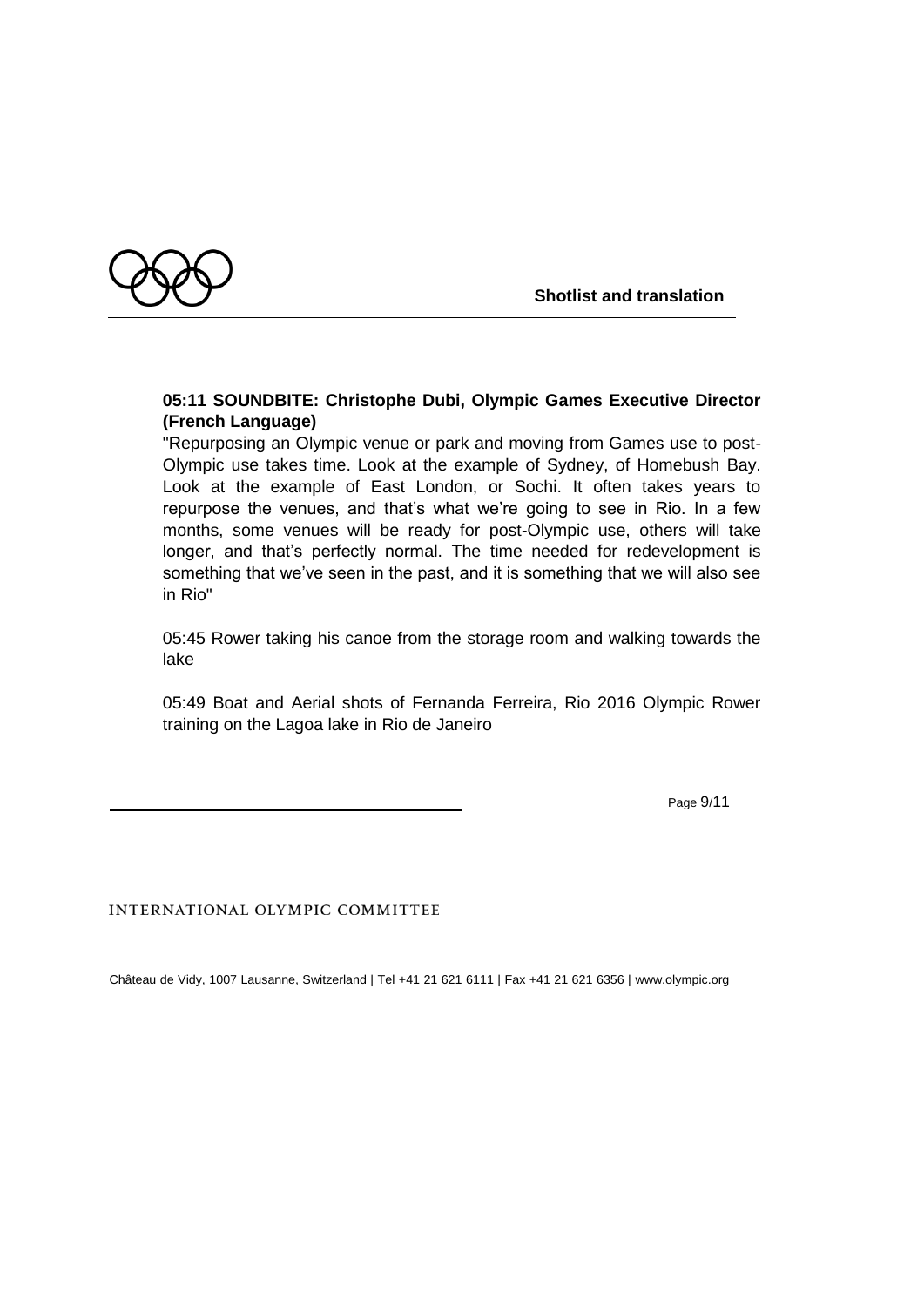

## **05:57 SOUNDBITE: Fernanda Ferreira, Rio 2016 Olympic Rower (English Language)**

"Two years ago it was not like this. So everything is new inside that. So, it is good to develop some Rio Rowing Centre, because we do not have it in Brazil"

06:11 Various shots of rowers practicing in the former Olympic venue

06:20 Panorama of the Rio de Janeiro skyline from the Lagoa lake

End

Page 10/11

INTERNATIONAL OLYMPIC COMMITTEE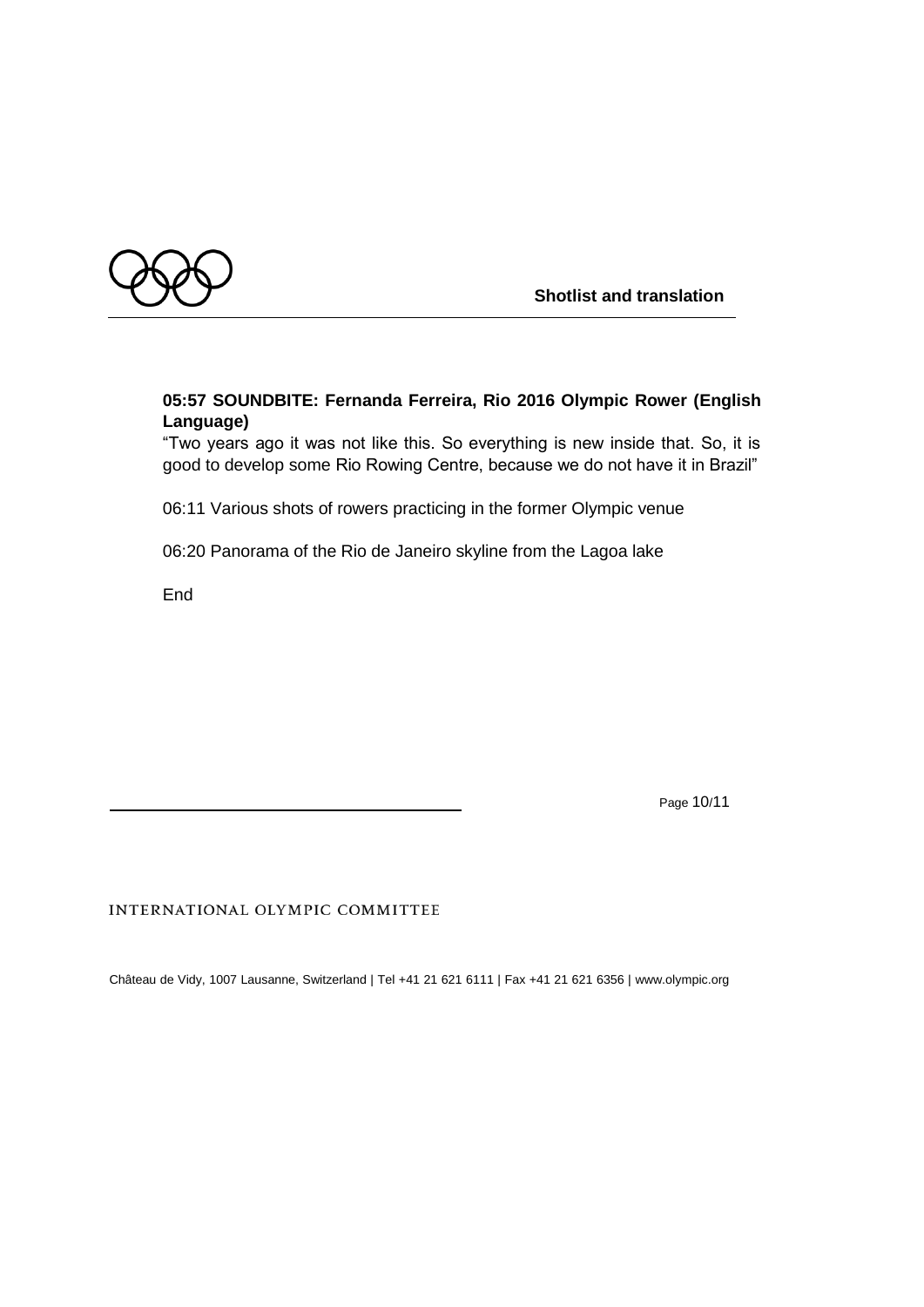

### *Copyrights:*

*© 2017 International Olympic Committee - All rights reserved. This material is authorised strictly for editorial purposes exclusively within the framework of news reporting. The use of this Material for any promotional, advertisement or other commercial purposes, is strictly prohibited. The integrity of this material shall be respected at all times. Without the prior written approval of the IOC, any editing, lending, renting, selling, licensing, exhibiting, or otherwise dealing with this material, is strictly prohibited. Any work or element therein included, without limitation moving or still images, music or sound recordings, texts or artworks, shall not be used on a standalone basis. All other rights hereby not expressly granted are reserved by the International Olympic Committee.*

Page 11/11

INTERNATIONAL OLYMPIC COMMITTEE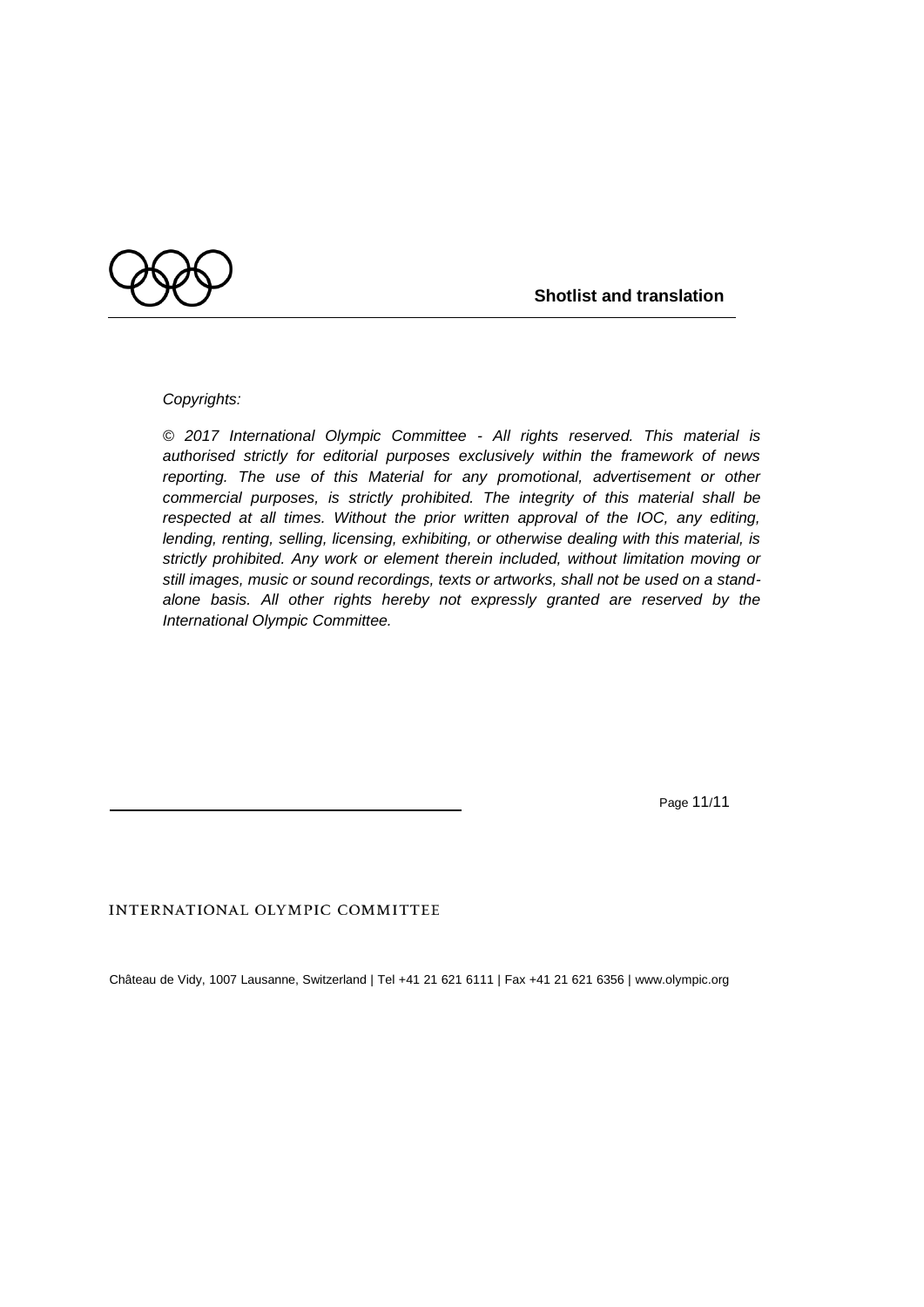**INTERNATIONAL** 

**OLYMPIC** COMMITTEE

**Shotlist and translation**

# **The International Olympic Committee (IOC) OFFERS THE FOLLOWING VIDEO NEWS RELEASE TO ALL NEWS AGENCIES, BROADCASTERS AND ALL ONLINE PLATFORMS FREE OF CHARGE.**

**EXTRA INTERVIEW: Diego Matias Hypólito, Rio 2016 Gymnastics Silver Medalist**

**Date:** 4th August 2017

**Location:** Rio de Janeiro, Brazil

### **SHOT LOG & transcripts of sound bites:**

00:02 Detail of athlete putting band on his wrists before a Gymnastics training

00:08 Another athlete covers the bars on chalk before starting her training

00:13 Close shot of athlete training on the bars, completing the exercise and landing successfully

00:25 Male athlete performs a floor gymnastics exercise in the former Rio 2016 Gymnastics Venue

### **00:31 SOUNDBITE: Diego Matias Hypólito, Brazilian Gymnastics Silver Medalist (Portuguese Language)**

"I think mainly to help people to believe in their own dreams. Because, at the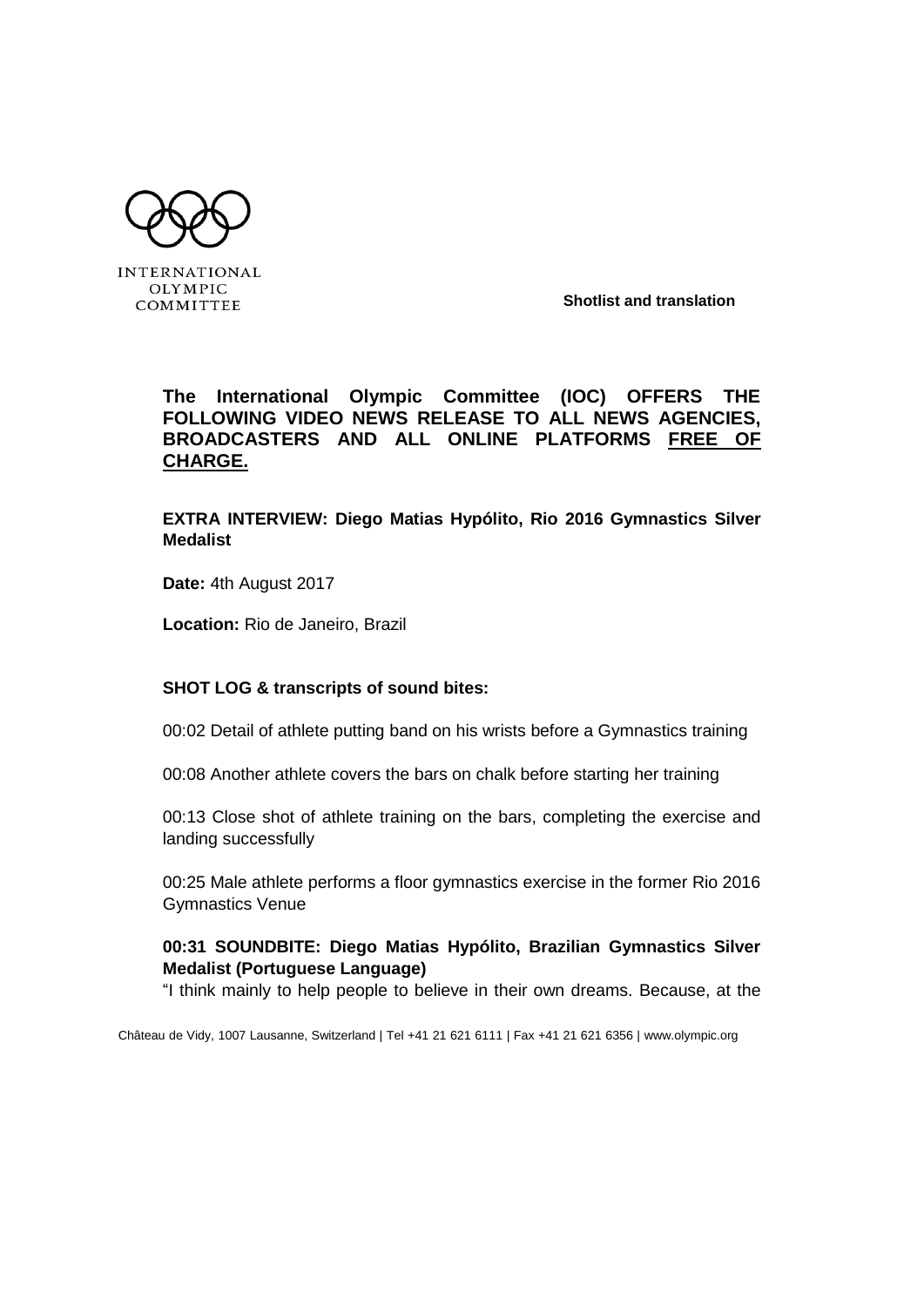

height of the Olympic Games, we were able to stop worrying about the problems we face in life for a while. And we really lived and breathed the whole experience; we went out into the streets to cheer the athletes. This is very important because camaraderie is always important. In any situation, even at times of financial crisis, we need to love our neighbour even more. Values are all upside down; sport shows that the most important things in life are discipline, education and working together in everything we do on a daily basis. And we experienced that a lot during the Olympic Games."

01:11 Frontal shot of athlete training in the double bars on the Highperformance training centre in Rio de Janeiro

01:20 Shot of different athletes stretching out during training in the "Time Brasil" Centre

**Fnd** 

Page 2/3

INTERNATIONAL OLYMPIC COMMITTEE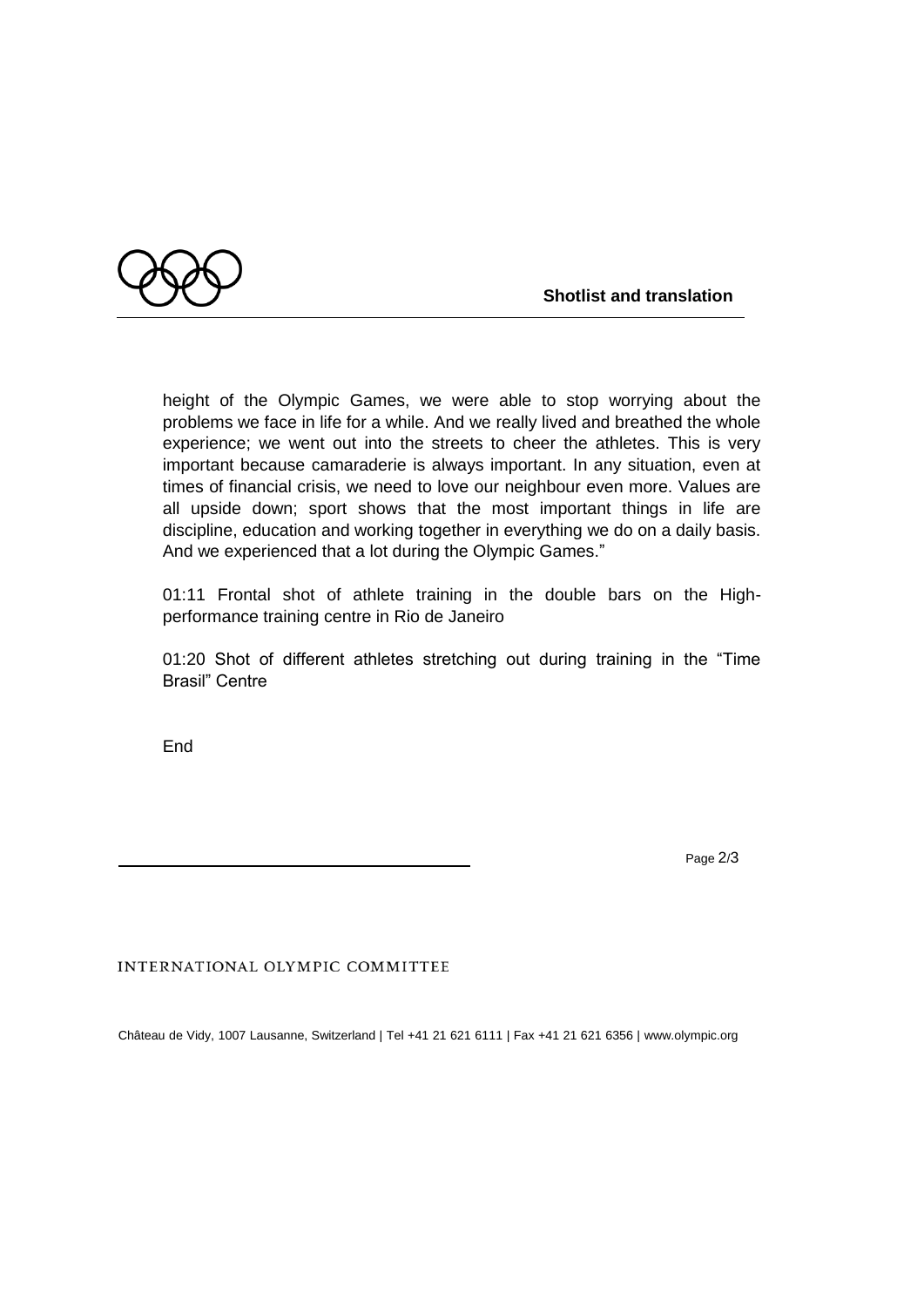

*Copyrights:*

*© 2017 International Olympic Committee - All rights reserved. This material is authorised strictly for editorial purposes exclusively within the framework of news reporting. The use of this Material for any promotional, advertisement or other commercial purposes, is strictly prohibited. The integrity of this material shall be respected at all times. Without the prior written approval of the IOC, any editing, lending, renting, selling, licensing, exhibiting, or otherwise dealing with this material, is strictly prohibited. Any work or element therein included, without limitation moving or still images, music or sound recordings, texts or artworks, shall not be used on a standalone basis. All other rights hereby not expressly granted are reserved by the International Olympic Committee.*

Page 3/3

### INTERNATIONAL OLYMPIC COMMITTEE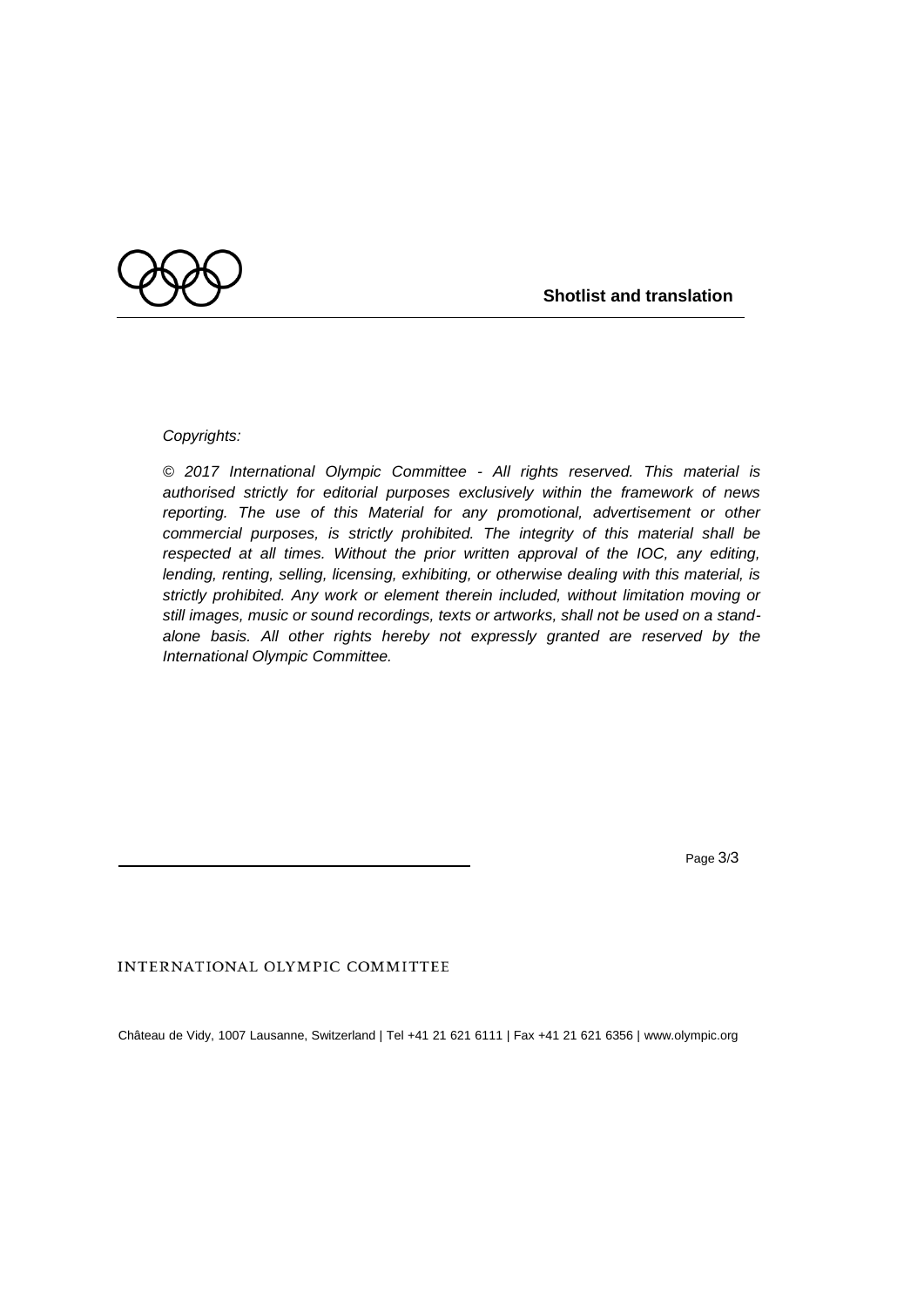**INTERNATIONAL** 

**OLYMPIC** COMMITTEE

**Shotlist and translation**

# **The International Olympic Committee (IOC) OFFERS THE FOLLOWING VIDEO NEWS RELEASE TO ALL NEWS AGENCIES, BROADCASTERS AND ALL ONLINE PLATFORMS FREE OF CHARGE.**

**EXTRA INTERVIEW: Rafaella Silva, Rio 2016 Judo Gold Medalist:** 

**Date:** 4th August 2017

**Location:** Rio de Janeiro, Brazil

### **SHOT LOG & transcripts of sound bites:**

00:02 Rafaella Silva, Brazilian Judo Gold Medalist training with weights

00:12 Detail on Silva training and doing arm repetitions

00:17 The Brazilian judoka observes some colleagues undergoing their training

## **00:25 SOUNDBITE: Rafaella Silva, Brazilian Judo Gold Medalist (Portuguese Language)**

*Q. Tell us how things are here in Rio at the moment?* 

"Things are a bit more difficult right now. Because before I could just walk down the street normally, but now everywhere I go, I'm recognised, because the Olympics were in my city, five minutes from where I was raised. In competitions now, I'm a lot better known because I'm the Olympic champion,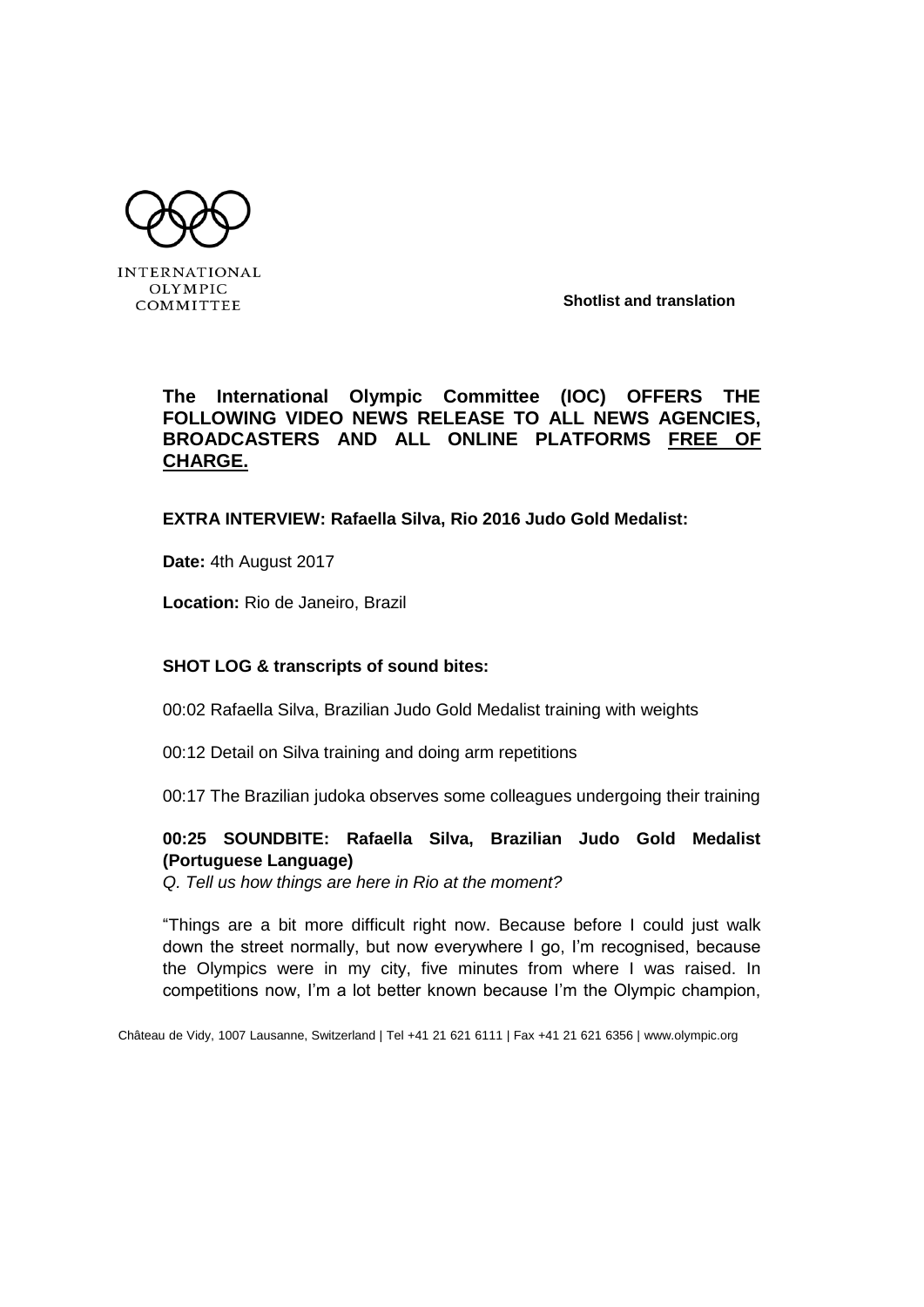

and my adversaries are bringing it a bit more, so my workouts are just more strenuous each time."

00:47 Detail on Silva's training shoes

00:52 Close shot on Rafaella Silva, concentrating during her training session

00:59 Front and side shots of Silva weightlifting as part of her highperformance training session

### **01:15 SOUNDBITE: Rafaella Silva, Brazilian Judo Gold Medalist (Portuguese Language)**

*Q. The Olympic Games brought you more recognition, but what else did they bring you? Did they give you more ambition to do well in 2020?* 

"After realising my dream – I'm the only competitor from Brazil to be the junior champion, world champion and Olympic champion – I've now achieved everything that a judo competitor can achieve. So, sometimes it's difficult when I'm tired, when I have muscle pain, to get out of bed and remember that I won a world championship and Olympic title. But I try to remember the sensation of

Page 2/4

INTERNATIONAL OLYMPIC COMMITTEE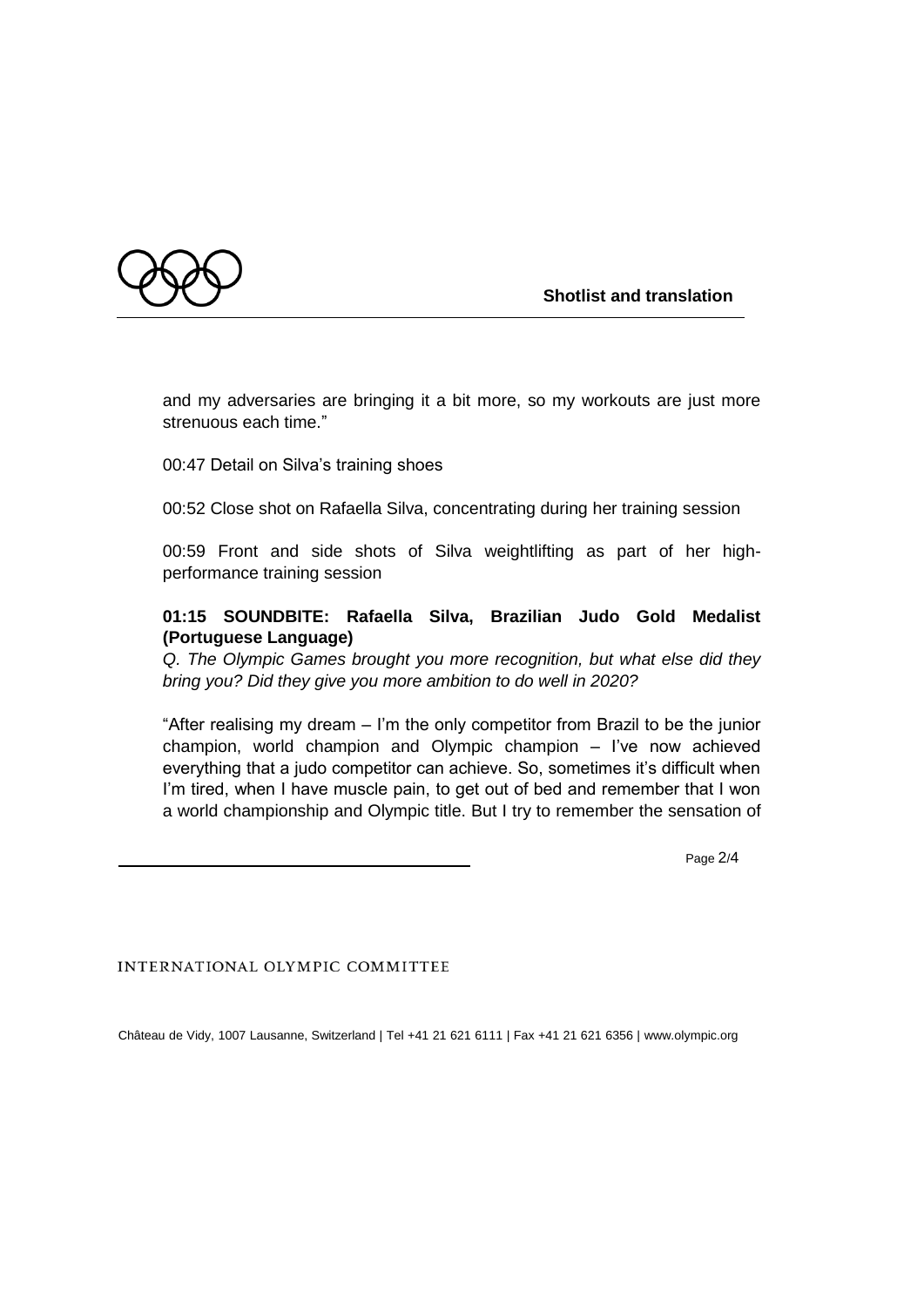

being on top at the Olympics. That's what keeps me going towards 2020. Also, when I come to the academy and I see the kids and they want to ask me about training, they're bright-eyed, ready to train with me even though they're just kids, that's what keeps me going day-to-day towards 2020, when I can bring my friends and family joy again."

02:03 Slow-motion detail shots of Rafaella Silva while weightlifting both from the bench and standing

**End** 

*Copyrights:*

*© 2017 International Olympic Committee - All rights reserved. This material is authorised strictly for editorial purposes exclusively within the framework of news reporting. The use of this Material for any promotional, advertisement or other* 

Page 3/4

### INTERNATIONAL OLYMPIC COMMITTEE